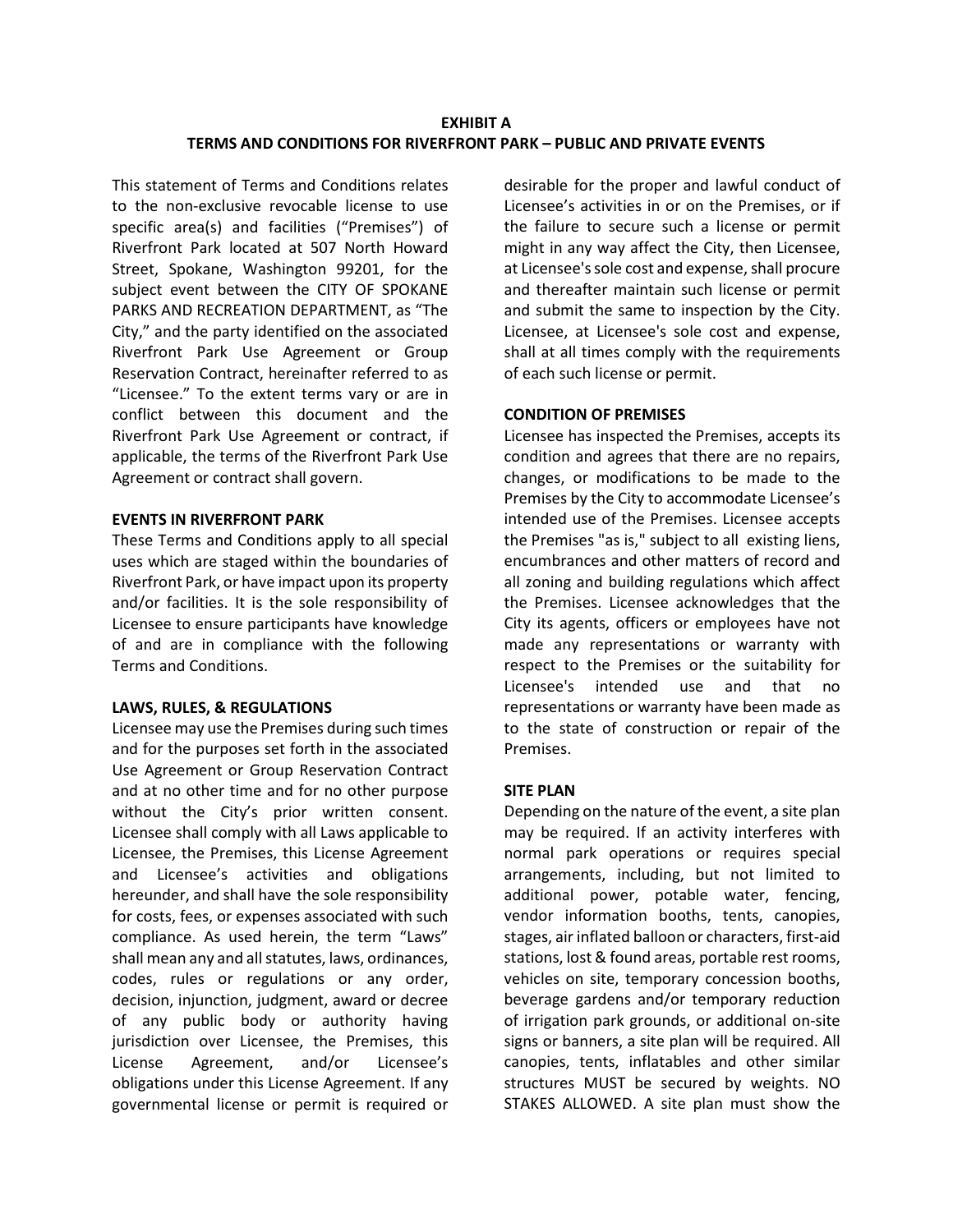locations of all elements of the activity. This plan may need the approval of other city and county departments and/or agencies. The City always retains the right to alter site plans if, in the opinion of park management, certain grounds/facility conditions cannot support the special use as planned or if the set up interferes with normal park operations.

### **RUNS, WALK, & RACES**

The City reserves the right to change the routes of runs/walks/races if, at the discretion of the City, the route interferes with normal park operations, raises public safety concerns or the turf conditions cannot support the event. Participants must stay on pathways in the park. The City encourages the use of cones, free standing signage, and volunteers to make sure participants stay on course. Signs are not allowed to be nailed, stapled, or bungee corded to trees, buildings, light poles, or road signs, and/or stakes driven into the ground, and/or the marking of any pavement or hard surface. Any marking used to designate the route must be removed at the conclusion of the event.

### **VEHICLES IN THE PARK**

Private vehicles are not allowed in Riverfront Park without a valid vehicle permit. Vehicle permits may be obtained by contacting your event manager. All vehicles related to an event must have a vehicle permit displayed in the front window when on park property. There is a fee for vehicle permits. Proof of insurance may be requested before vehicle permits are issued. Vehicles may not remain on Riverfront Park grounds during an event unless stated on an approved facility use agreement and vehicle permit. To remain on site a vehicle must: 1) have a vehicle permit in front window; 2) be shown on the site plan; and 3) must not interfere with normal park operations. A \$25.00 fee will be issued to vehicles found on park grounds without proper vehicle permits or if the vehicle is located in an unauthorized location. Vehicles may also be impounded at the owner's expense. All damages to park grounds or facilities that have

been caused by vehicles will be billed directly to Licensee.

## **INSURANCE REQUIREMENTS**

For public events and private events with over 200 attendees, a Certificate of Insurance (COI) will be required before a final permit is approved. The Licensee is required to provide a COI which shows \$1 million in worker's compensation, general liability insurance, and automobile insurance and a policy endorsement which names the City of Spokane (808 W. Spokane Falls Blvd., Spokane, WA 99201) as additional insured. A. Worker's Compensation Insurance in compliance with RCW 51.12.020, which requires subject employers to provide workers' compensation coverage for all their subject workers;

B. General Liability Insurance on an occurrence basis with a combined single limit of not less than \$1,000,000 each occurrence for Bodily Injury and Property Damage. It shall provide that the City, its agents, officers and employees are Additional Insureds but only with respect to the Consultant's services to be provided under this Agreement; and C. Automobile Liability Insurance with a combined single limit, or the equivalent of not less than \$1,000,000 each accident for Bodily Injury and Property Damage, including coverage for owned, hired or nonowned vehicles.

There shall be no cancellation, material change, reduction of limits or intent not to renew the insurance coverage(s) without thirty (30) days written notice from the Consultant or its insurer(s) to the City. As evidence of the insurance coverages required by this Agreement, the Consultant shall furnish an acceptable Certificate of Insurance (COI) to the City at the time the Consultant returns the signed Agreement.

## **FOOD & BEVERAGE EXCLUSIVITY**

Lancer Hospitality is our exclusive service provide for all concessions, catering, and alcohol services within the US Pavilion, Looff Carrousel,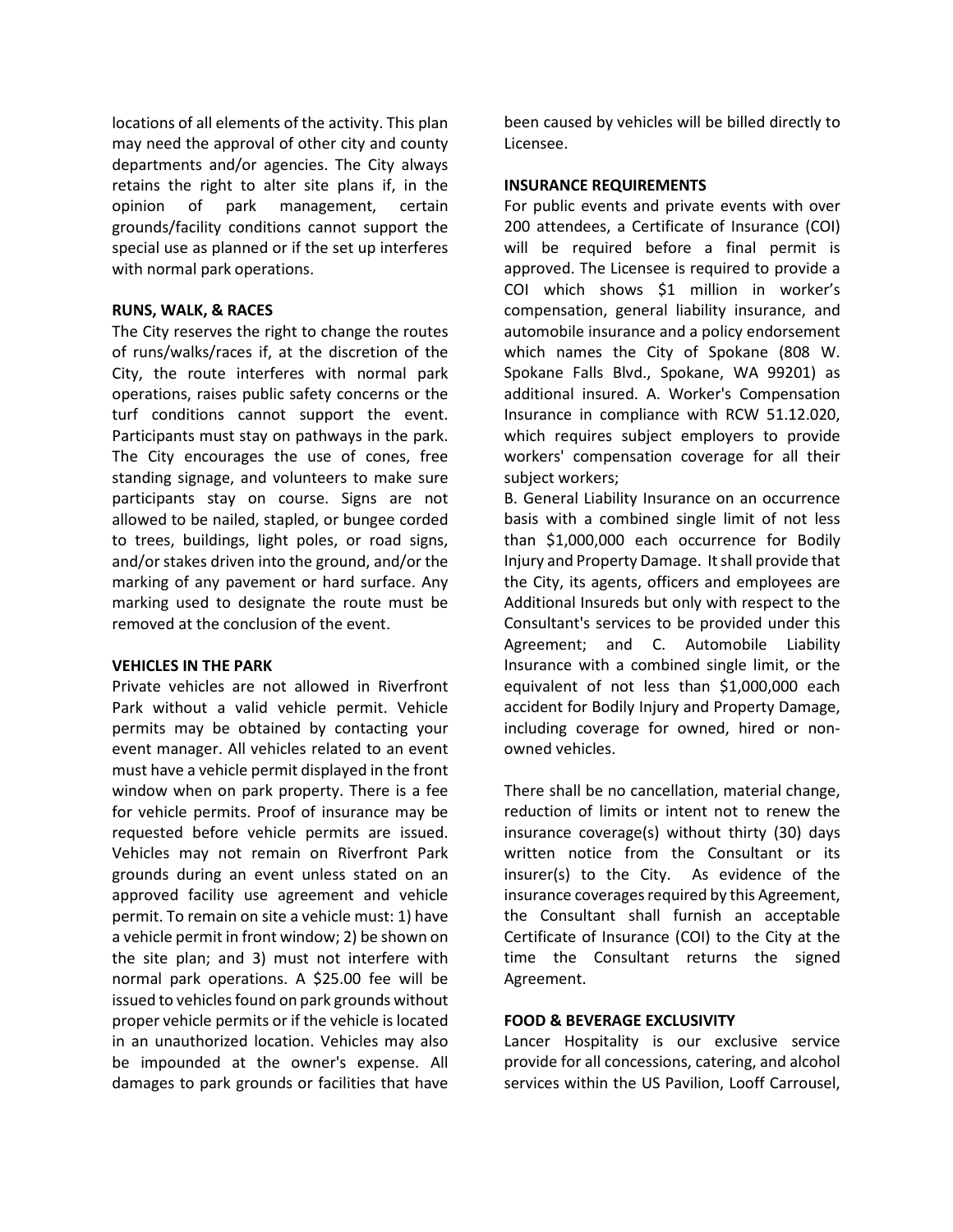Numerica Skate Ribbon, and all catering in Riverfront Park private outdoor rental spaces.

#### **BEVERAGE SALES**

Riverfront Park "The City" and Lancer Hospitality has the exclusive concessions on all nonalcoholic beverages in Riverfront Park. No nonalcoholic beverages, not supplied by "The City" or Lancer Hospitality shall be sold or sampled without special permission by Park Director.

### **ALCOHOL POLICY**

Lancer Food & Beverage is the exclusive service provider of alcohol within Riverfront Spokane indoor facilities; Looff Carrousel, Numerica Skate Ribbon, and U.S. Pavilion.

The consumption of alcoholic beverages is not permitted in Riverfront Park outdoor spaces unless the licensee is granted a proper permit through the Washington State Liquor and Cannabis Board (WSLCB). Once the licensee gets a WSLCB permit, the licensee must work with the Park Director and Park Rangers to assure a safe event.

### **TOBACCO-FREE PARK ZONES POLICY**

In September 2009, the Spokane Parks and Recreation Board established a Tobacco-Free Zones policy for Spokane Parks and Recreation Areas and Facilities. This policy requires that tobacco-free zones be established at large public events conducted in Parks and Recreation areas and/or facilities. Rules of procedure include, but are not limited to the following: 1) tobacco-free zones areas are established where children recreate such as playgrounds, swimming pools, splash pads, picnic shelters, park restrooms, skate parks, formal gardens, etc.; 2) a current list of community events where tobacco use will be restricted is available through the Riverfront Park Special Events coordinator (other events may be added as appropriate); 3) the Spokane Parks and Recreation Department will provide and install standardized tobacco-free one signs when required; 4) temporary event signage will be the responsibility of the event licensee; 5) the promotion of tobacco based products is

prohibited at all park properties and events conducted on park property; 6) each and every request for an event permit will require a review of the Tobacco policy with the user group; and 7) enforcement of this policy will be self-directed and by peer pressure influence. Voluntary compliance will be encouraged through signage, educational material and public information releases. The entire Tobacco-Free Zone Policy is available through the Riverfront Park events office.

## **GARBAGE, WASTE WATER, & GARABGE DISPOSAL**

Site plans must include plans for the disposal of excess garbage or other waste directly related to the event. Storm drains, man holes, restrooms, grass/shrubbery or the river are not to be used for this disposal. Proper disposal methods will be strictly enforced. Licensee will be charged for disposal of waste or any damage which occurs as a result of improper disposal.

### **PERSONNEL & EQUIPMENT**

Depending on the nature of the event, extra services, including security personnel or additional equipment may be required. The cost will be paid by the licensee. All extra services must be requested no later than 21 working days prior to the event. If available, extra services/equipment requested less than 10 days prior to the event will be charged at twice the regular rate.

### **RESTROOMS**

While many areas of Riverfront Park are equipped with restroom facilities, these may not be adequate for large events. The County Health Department advises to have one (1) portable restroom for every 250 people. The number and location of portable restrooms will be determined by the Park's Event Manager. Five percent (5%) of all portable rest rooms must be ADA approved. Licensee is solely responsible for the expense of portable restroom(s).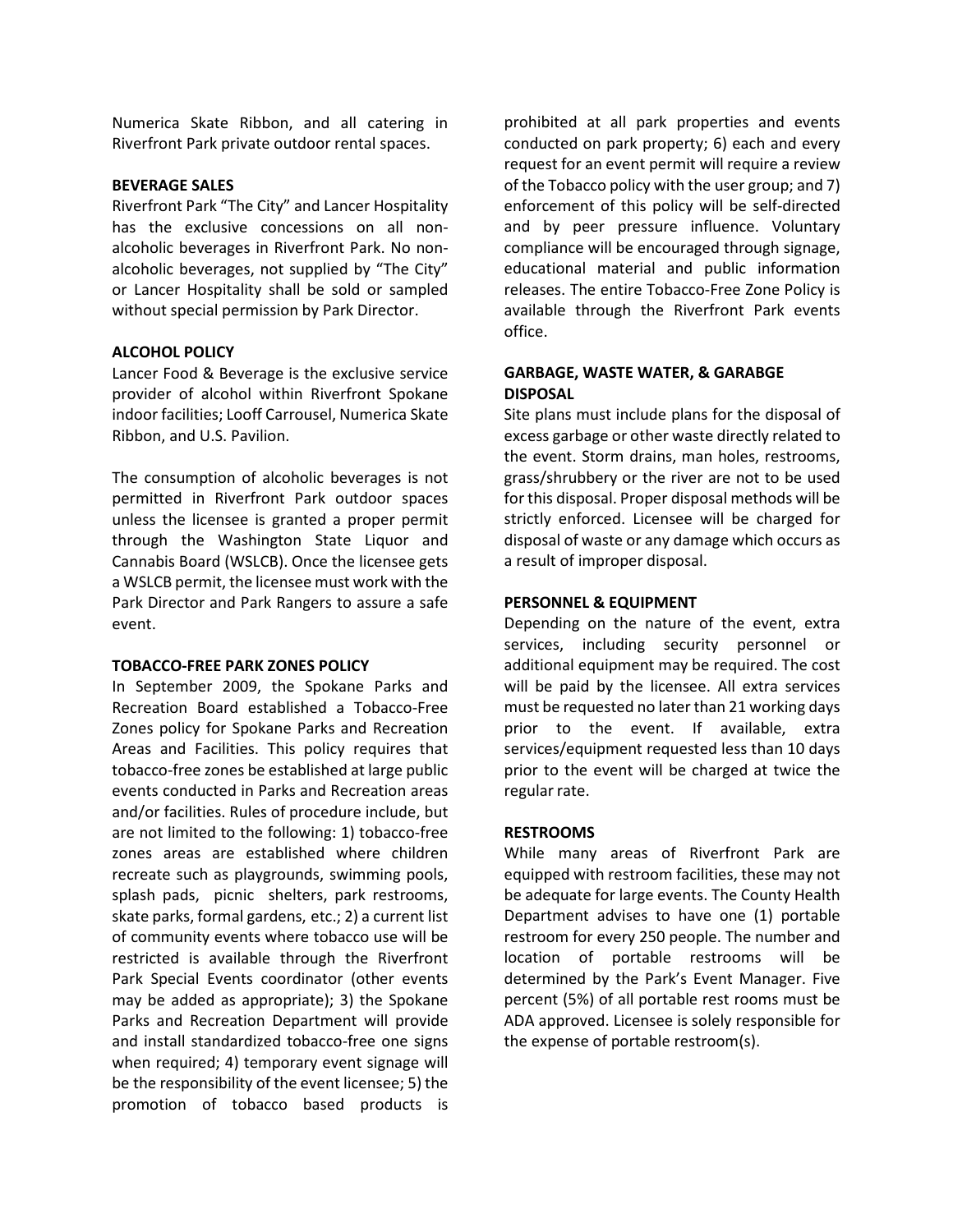# **MUSIC/PUBLIC ADDRESS SYSTEMS/NOISE ORDINANCE**

P.A. systems cannot be used after 10:00 p.m. unless a variance has been granted by the City of Spokane Code Enforcement office. The City retains the right to control the P.A. volume. When music or a public address system is necessary for a special use activity, manager approval is necessary and the licensee is responsible to: 1) get proper approval from the Park and City of Spokane Code Enforcement office; 2) use professional audio I stage technicians; 3) adhere to "start/end" times; 4) ensure the use of approved staging; 5) provide all extra services and equipment as necessary; and 6) inappropriate language or actions may result in the privilege being revoked.

### **PUBLIC ACCESS/GREEN SPACE**

It is the desire of the City to maintain free public access to Riverfront Park facilities and grounds. However, under certain circumstances, restricting public access to park facilities and areas may be allowed. It is the licensee's responsibility to provide appropriate signs directing the public to alternate pathways away from any limited access areas. Spokane Parks and Recreation Department desires to maintain all city parks as open green spaces. To accomplish this, Riverfront Park may have limited scheduling to allow time for re-seeding, watering and growing time. Scheduling shall reflect a policy to minimize impact and maximize renovation and growing time.

### **NONDISCRIMINATION**

No individual shall be excluded from participation in, denied the benefit of, subjected to discrimination under, or denied employment in the administration of or in connection with this Agreement because of age, sex, race, color, religion, creed, marital status, familial status, sexual orientation including gender expression or gender identity, national origin, honorably discharged veteran or military status, the presence of any sensory, mental or physical disability, or use of a service animal by a person with disabilities. The Licensee agrees to comply

with, and to require that all subcontractors comply with, Section 504 of the Rehabilitation Act of 1973 and the Americans with Disabilities Act, as applicable to the Licensee.

## **DAMAGES**

Licensee shall not cause or permit anything to be done to injure, mark, or in any manner deface the Premises or any equipment located on the Premises. Licensee shall keep the Premises and facilities clean and safe from damage. In the event of damage to the Premises or equipment, the Licensee shall pay to the City, on demand, the sums needed to fully restore the Premises or equipment, or repair the damage. The damage shall include crowd damage as a result of failure to maintain order, and / or failure to have a sufficient security force in place necessary to maintain order.

### **AGREEMENT SUSPENDED**

In the event of impossibility or impracticality of the event/activity because the Premises or any part is destroyed or damaged or rendered unfit for occupancy or in case of emergency or strike, this Agreement shall at the option of the City be suspended and the City shall return to the Licensee any advance payment without further liability or obligation. The Licensee waives all rights of actions against the City for loss of use of the Premises, including consequential losses, due to fire or other hazards, however caused.

## **APPEALS**

All restrictions, conditions and fees, or the denial of a permit may be appealed to the Riverfront Park Director or designee. Appeals must be at least thirty (30) days in advance of the activity and must be in writing. The name, address and phone number of the applicant; name of the activity, a description of the proposed activity, date of the requested usage and the nature of the appeal must all be on the appeal request. Your park representative will make every attempt to be in contact with you within 10 working days with the results of the appeals process.